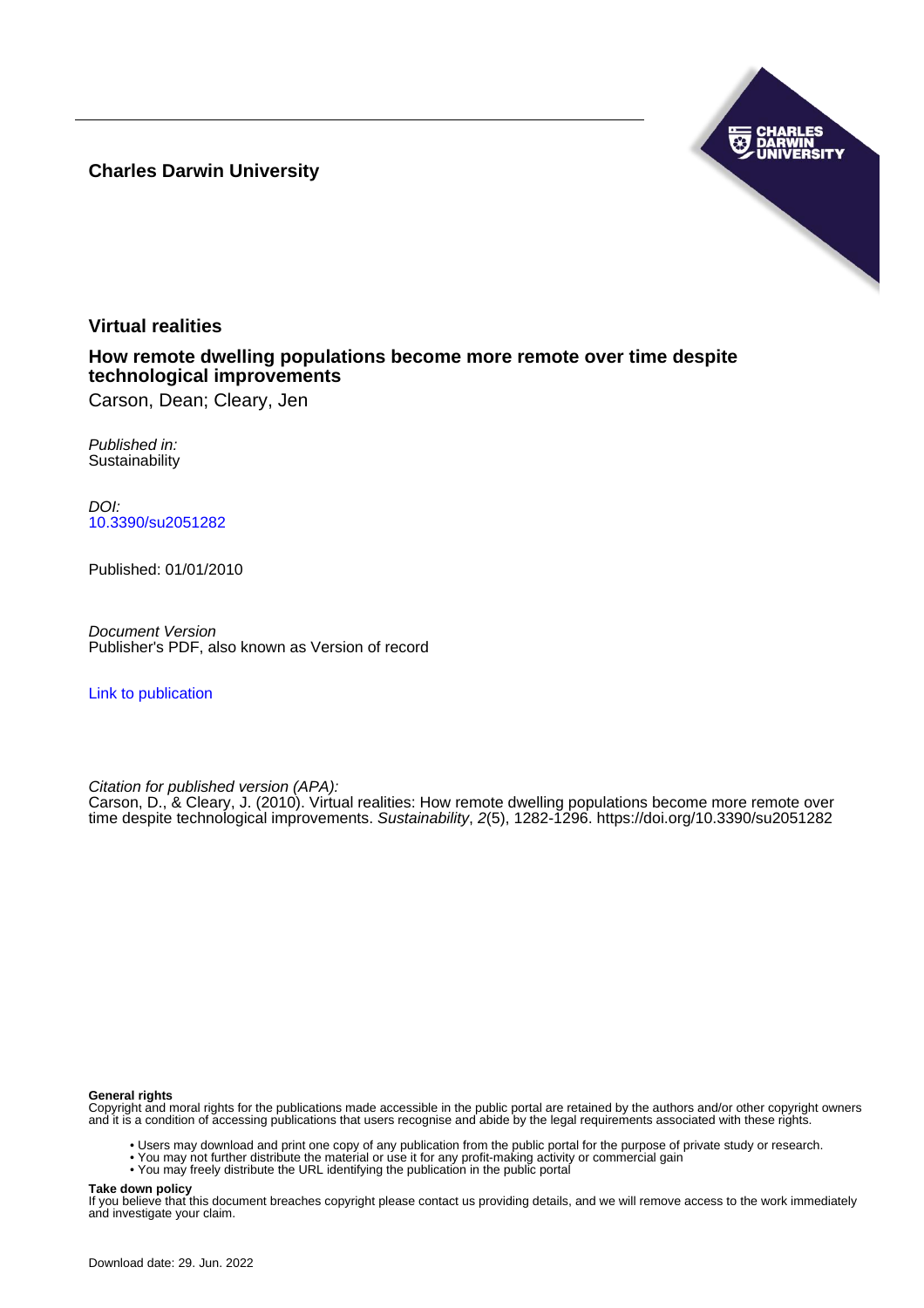

*Article* 

# **Virtual Realities: How Remote Dwelling Populations Become More Remote Over Time despite Technological Improvements**

**Dean Carson 1,\* and Jen Cleary <sup>2</sup>**

- 1 School for Social and Policy Research, Charles Darwin University, Darwin, Northern Territory, 0909, Australia
- <sup>2</sup> Centre for Rural Health and Community Development, University of South Australia, 111 Nicolson Avenue, Whyalla Norrie, South Australia, 5608, Australia; E-Mail: jen.cleary@unisa.edu.au
- \* Author to whom correspondence should be addressed; E-Mail: dean.carson@cdu.edu.au; Tel.: +61-447-085-520.

*Received: 8 April 2010; in revised form: 27 April 2010 / Accepted: 3 May 2010 / Published: 10 May 2010*

Abstract: For those who have access to them, technologies of various sorts play a key role in maintaining connections between small and geographically dispersed settlements and to the wider World. For technologies to work in remote areas, there must be a framework of adaptability which ensures that users can adapt their practices to suit the new technology, technologies can be customised for local conditions, and an institutional infrastructure (including a regulatory environment) allows these adaptations to occur. In recent times, remote Australia's "power to persuade" government to consider its needs when designing regulatory environments has diminished as a result of the changing nature of remote economies. This paper uses two case examples—that of air transport technology and that of communications technology—to demonstrate how a poor regulatory environment in effect increases the isolation of remote settlements. In the case of air transport, over regulation has made the cost of adoption and access too high for many remote dwellers. In the case of communications technology, de-regulation has made it difficult for remote dwellers to demand equity of access to infrastructure. We conclude by suggesting that regulatory systems need to be more aware of the unique conditions facing remote populations. Research into the persistently low rates of technology adoption in remote areas needs to be more cognizant of the regulatory adaptability aspect.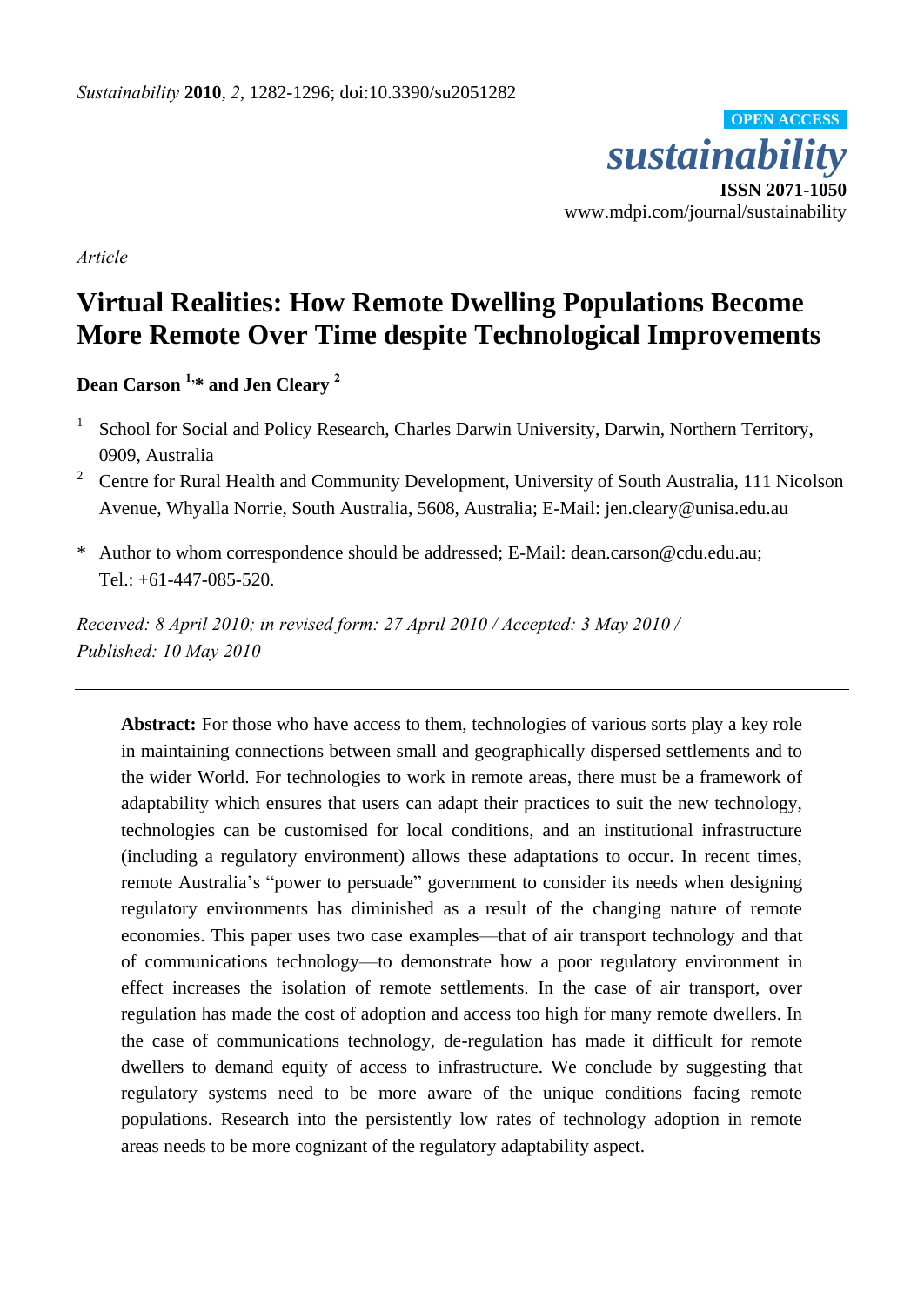**Keywords:** technology adoption; regulatory system; remote Australia; air transport regulation; communications technology

# **1. Introduction**

The sustainability of human populations in remote areas, particularly of developed nations, is dependent on how well they adapt to the problems of sparsity [1]. The problems of sparsity are essentially problems maintaining connections among small and geographically dispersed settlements and between these settlements and larger centres elsewhere. Connections are essential for the exchange of goods and services and the maintenance of social networks, but are inherently fragile because of long distances, economies of scale, and harsh environments. Technologies of various sorts play a critical role in managing sparsity [2]. For technologies to "work" in remote areas, there must be a framework of adaptability which includes users who can adapt their practices to suit the new technology, technologies which can be customised for local conditions, and an institutional infrastructure (including a regulatory environment) which allows adaptation [3].

There has been much less written about how the adaptability of the regulatory environment affects connections in remote Australia than about the issues of user adaptability [4,5] and technical adaptability [6,7]. This paper examines the changing regulatory environment around two technologies that have played a critical role in connecting remote Australia—air transport and personal telecommunications. We postulate what changes in the regulatory environment have meant for remote dwellers seeking to maintain connections. We argue that a better understanding of the adaptability of the regulatory environment is needed when trying to understand the continuing poor rates of technology adoption that have been observed in remote areas here and around the World [8].

The paper first describes a general framework for technology adoption, presenting the argument that adoption is often an outcome of successful adaptation to local conditions: by the user of their own practices; of the technology itself; and of the regulatory environment. We then examine how the changing economic role of remote Australia might influence the capacity of users there to influence the regulatory environment [9]. We present two case studies of technology development and its adoption in remote Australia, with a focus on the regulatory aspects of the development. The case studies draw material from policy documents and reviews and commentaries relating to those documents. Their aim is to identify the importance of regulatory environments rather than to quantify impacts of regulatory change on remote dwellers. We conclude with a discussion of what the experiences in these two cases might mean for the adoption of current and future technologies irrespective of the adaptability of users and technologies themselves.

# **2. A General Framework for Technology Adoption in Remote Australia**

A number of general approaches have been suggested to enhance the sustainability of human settlements in remote areas. The "frontier" approach has been to encourage population growth through migration [10], although this has proven difficult to achieve as in-migrating populations tend to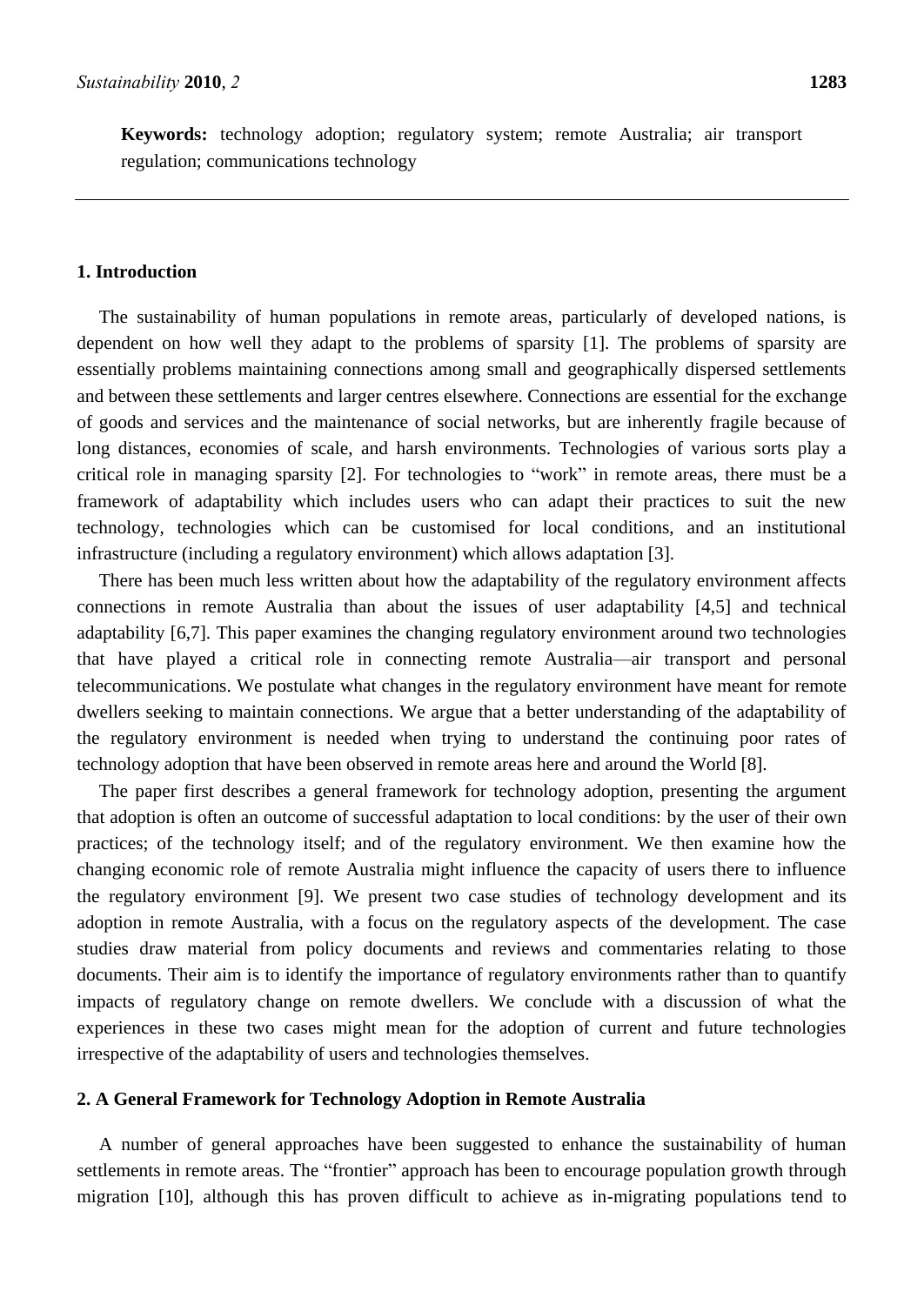congregate in a few larger centres, leaving a pattern of very small, very isolated settlements (sparsity) elsewhere [1]. A contrasting approach has been to force the closure of settlements deemed particularly unsustainable, as occurred in Newfoundland in Canada in the 1960s [11]. Communities targeted for closure have proven surprisingly resistant, often due to the cultural ties of Indigenous people [12]. Weeden [13] proposed a splitting of populations, with Indigenous people left to continue traditional living practices (presumably sustainable ones), and non-Indigenous people acting as temporary residents to work within the new economies (often centred on resource extraction) of remote areas. Indeed, the proportion of temporary populations (fly-in/ fly-out workers, seasonal workers and visitors) in many remote areas appears to have increased over the past several decades [14]. This transition (particularly in the labour force structure) has been facilitated by improvements in transport and communications technology [15]. Technology change has not only improved the ease of access and egress to/from remote settlements, but has enabled people to remain in contact with one another—whether it be worker with manager [16], spouse with spouse [17], or consumer with supplier [18]. Improving technology is lauded as a pathway to improved socio-economic status [19], improved health service delivery [20], and improved delivery of government services [21] among other things.

While the literature is generally very positive about the benefits of improved transport and communications technologies for people who live and/or work in remote areas, there are also concerns raised about the capacity of remote dwellers to exploit technology to their benefit. Weymouth and colleagues [16], for example, noted that technologies which enabled better long distance management of nursing professionals also served to emphasise the physical difference between practitioner and manager because they reduced the perceived need for face to face visits. Burke and colleagues [17] noted that men and women had different attitudes to the way in which information and communication technology (ICT) assisted the maintenance of long distance relationships. Cunningham and colleagues [18] pointed out that ICT and improved transport infrastructure offered opportunities to remote Aboriginal businesses only if they could be adapted to local conditions such as irregular access and seasonal variations in usage patterns. Cleary and colleagues [22] emphasised this point, noting that ICT and transport systems are usually designed and managed by urban based participants in the supply chain, who are consequently well positioned to use them to exploit remote businesses.

The literature cited here summarises the three foundational attributes of a general technology adoption model [3]. Successful technology adoption requires certain skills and attributes of the user (the user must be willing to adapt to the new technology), the technology itself (it must be adaptable to the local circumstances of the user), and the implementation environment. The implementation environment includes how well the technology is publicised and promoted in the media and the support provided for adoption by education, funding and regulatory systems [23,24]. The last of these is particularly important, as the implementation of any new technology requires the resolution of conflict between competing local "adaptations" (or the approval of multiple adaptations).

The government role in technology adoption is supposed to be one of promoting technology use, providing the underlying infrastructure, investing in the necessary education and training, and occasionally providing direct funding and tax incentives for adoption, as well as regulating the operation of manufacturers, suppliers and users [25]. In the western democratic system, government intervention in such processes is to ensure some level of equity (spatial and demographic) of access to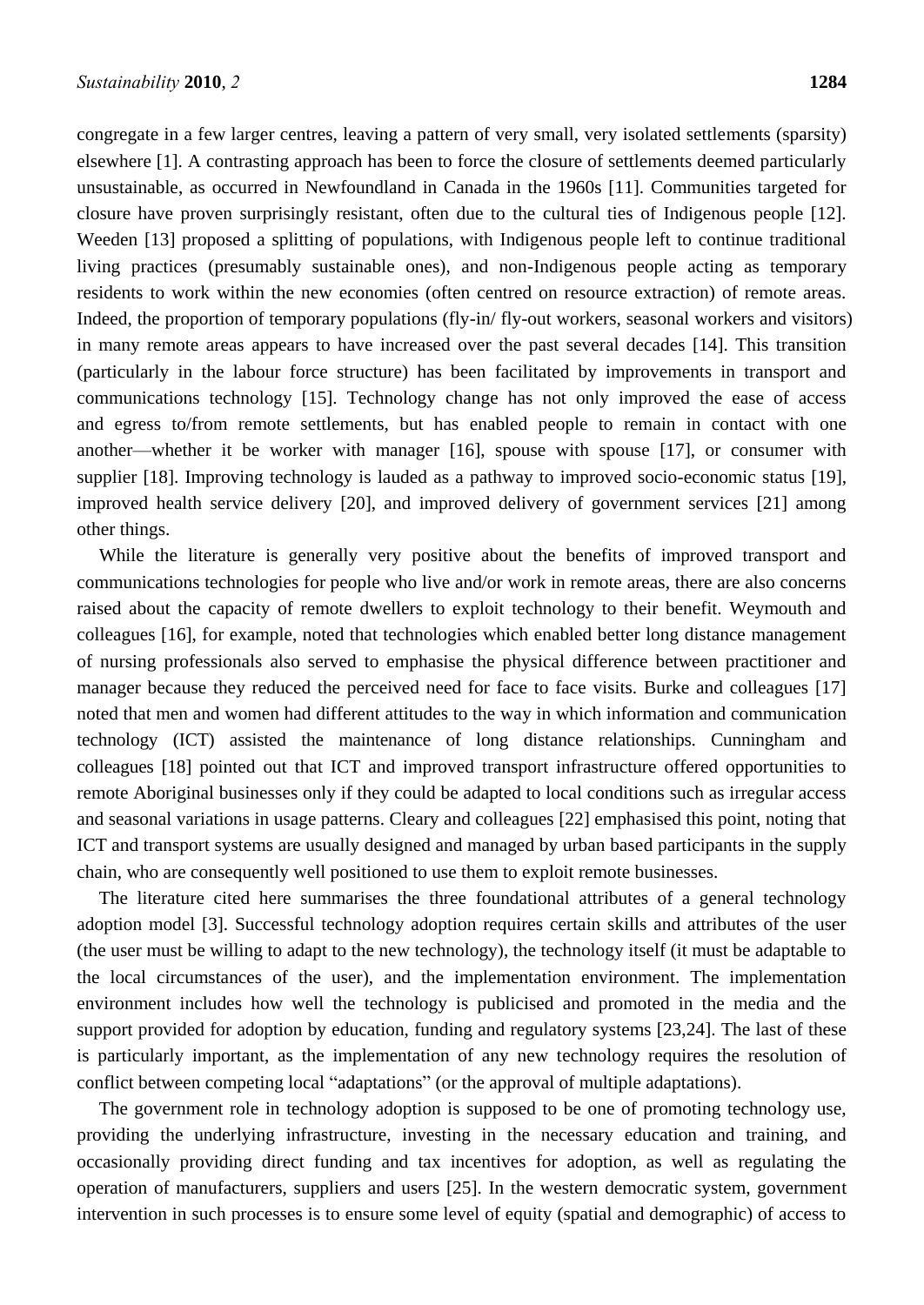new technologies [26]. Governments therefore regulate to permit commercialisation of a technology, to promote its adoption, and to ensure equity of access. However, governments like those in Australia need to balance the desire for equity with the "free market" economic approach which is supposed to let the market decide what technologies are viable in what locations for what users [27]. Government, it is believed, should only step in when there is demonstrated failure by the market to efficiently allocate resources.

Recognising that it is not always easy to demonstrate market failure (or identify its causes and appropriate responses), Stenzel and Frenzel [28] emphasised the role of "corporate political activity" in the development of regulations around technological change. They described the conflicting interests of new and established energy companies in regard to renewable energy policy in various European nations. They showed how some established companies, because of their strong links to the regulatory system, were able to adapt subsidy schemes to suit their local conditions at the expense of other stakeholders in the system. Gottweis [29] notes that it is practically impossible to identify and integrate the views of all people in the policy making process, and so governments are forced to make decisions about from whom they hear (and then how they respond). Brett [9] claims that these decisions are influenced by various stakeholders' "power to persuade".

Studies of the rural-urban digital divide in Australia have started to suggest that the domination of urban stakeholders in the design and regulation of new technologies have disadvantaged rural dwellers [19]. Rural and remote dwellers are generally seen as highly adaptable people who are willing to adopt new technologies they see as beneficial [4]. The popular image of "the bush" in Australia includes the notion of "bush ingenuity" which is specifically about using locally available material to customise technology [30]. This notion has been persistent and rarely challenged, despite the observed slower rates of adoption of many technologies by Australia's rural dwellers compared to their urban counterparts [31]. It may be, then, that a diminishing "power to persuade" is a greater issue with regard to low levels of adoption than are user or technological factors (although the three are clearly related).

# **3. Remote Australia's Power to Persuade**

Brett [9] argued that "changes in Australia's economy, demography, and political culture" have fundamentally changed the political relationship between urban and rural dwellers. In the past, rural economic power and the value of rural origin goods (food, minerals *etc.*) meant that extra costs of managing rural populations (particularly through provision of transport, communication and governance infrastructure) were an accepted part of national policy. As economic power diminished, so did justification for "special deals" for rural dwellers. In essence, those who were remote from centres of political power became more remote as their economic leverage weakened. Brett's argument holds up well when applied to the transition Australia's economy made from "riding the sheep's back‖ [32] to more urban based economies in the 1970s and 1980s.

While there has been a recent resurgence of Australia's (primarily remote based) mining industry, the resultant political power [33] has not accrued to remote dwelling people as one might expect. This is because of fundamental changes in the relationship between mining (and pastoralism) sectors and settlement patterns. Up until as recently as the 1970s and 1980s, the Australian frontier myth was largely driven by a perception of the necessity of human settlement in rural and remote areas to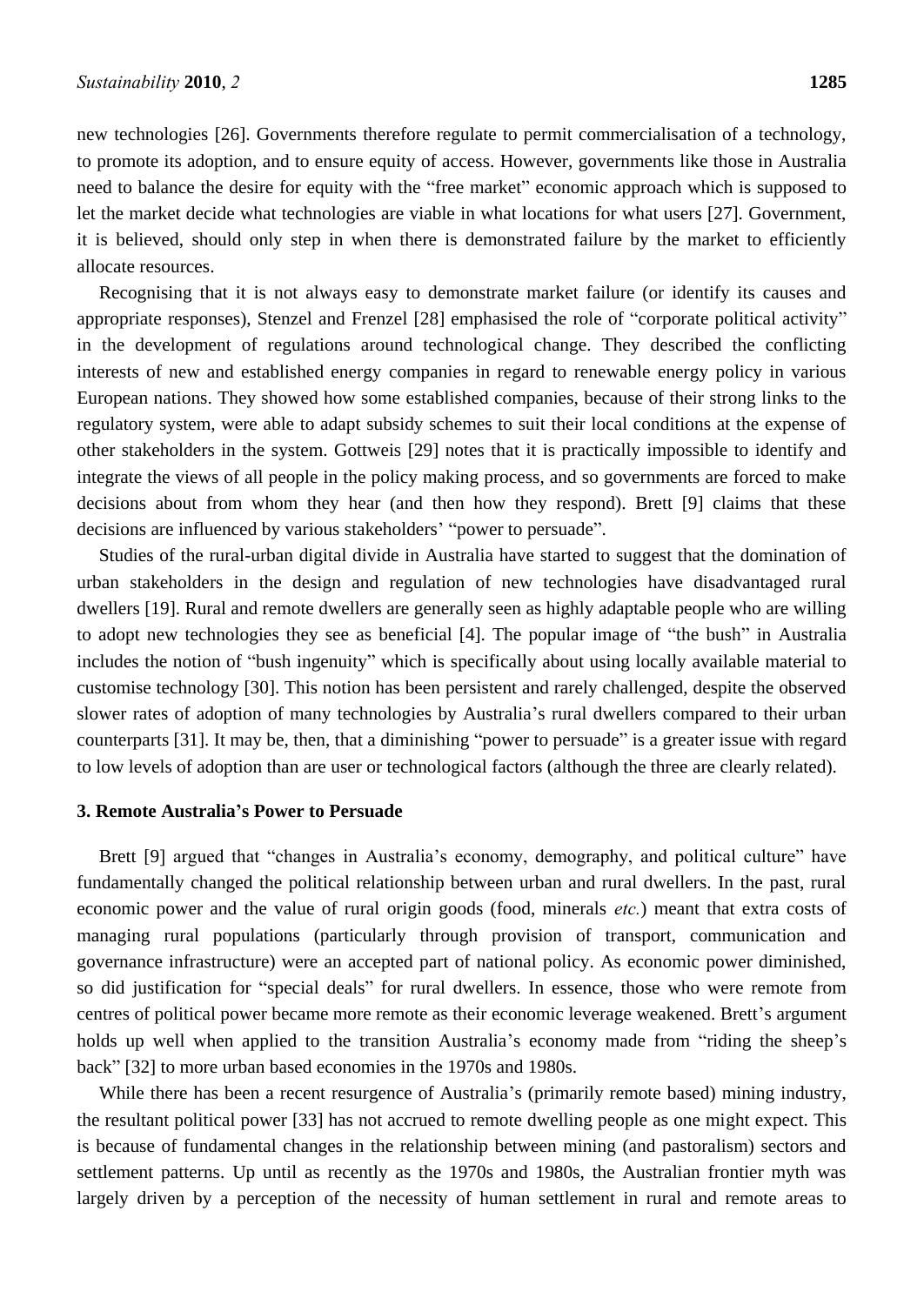provide labour and support for the critical primary industries [34]. The popular perception of remote settlements was then of small but important centres occupied by pastoral and mining families and the people who served them. Frontier expansion was accompanied by repatriation and removal of Aboriginal people, making it clear that the valued populations were the new settlers [35]. Remote settlements were also valued because of the role they played in hosting defence personnel and because they serviced essential transport and communications infrastructure [36].

In more recent times, both pastoralism and mining have become far more labour efficient in the locations of extraction, transport and communications infrastructure have become more and more centred in large urban settlements, and the residual remote area workforce has been more populated by temporary, fly-in/ fly-out and seasonal labour [14]. The work that these people do is still important, but their concerns are for access to land for extractive industries, not for sustaining social structures in remote settlements. The pattern of settlement has changed from numerous small but well serviced, economically active centres to less numerous, less well serviced, and often economically stagnant outposts. Within this general pattern are four types of human settlement:

- 1. Isolated Indigenous communities, usually artificially created during the period of removal and repatriation, often located intentionally distant from sites of (settlers') economic activity and so continually struggling to establish an economic justification for existence [35];
- 2. Service towns that have seen services decline, have lost population, and are now largely viewed as service centres for disadvantaged populations [37,38] rather than as locations of hope and opportunity [39]. Even the few larger towns (Alice Springs, Broken Hill, Mt Isa, Kalgoorlie) have become problematised as they struggle to manage the split between wealthy and often temporary mining (and government services) labour and disadvantaged Indigenous populations who congregate there to access services [40];
- 3. Mining and other special purpose towns (tourism, defence) which are designed to be temporary (or exclusive) and as such are largely divorced from the sustainability challenges that surround them [41,42];
- 4. Isolated farm/ pastoral settlements with very small populations based on family or company ties and experiencing population fluctuations around seasonal work [43]. These settlements were once inimically tied to political power through Australia's very localised version of local government. Local government reform in the last twenty or thirty years, however, has removed the local power base [44].

The outcome, then, has been that the economic power held by remote based industries has largely shifted to urban dwellers (who work from a distance or temporarily fly-in/fly-out to remote locations), the settler populations remaining in remote areas have become more distant from the seats of political power (even at local government level) and the increasing prominence of Indigenous populations has not been accompanied by a new economic power base. In fact, the power bases for Indigenous politics have largely (and logically) been in the major (southern) urban centres where there is more immediate access to education, lobbying partners and politicians [34].

The change in settlement patterns has led to a change in (particularly national) government policy towards remote areas. The search for economic justification for population growth continues (see, for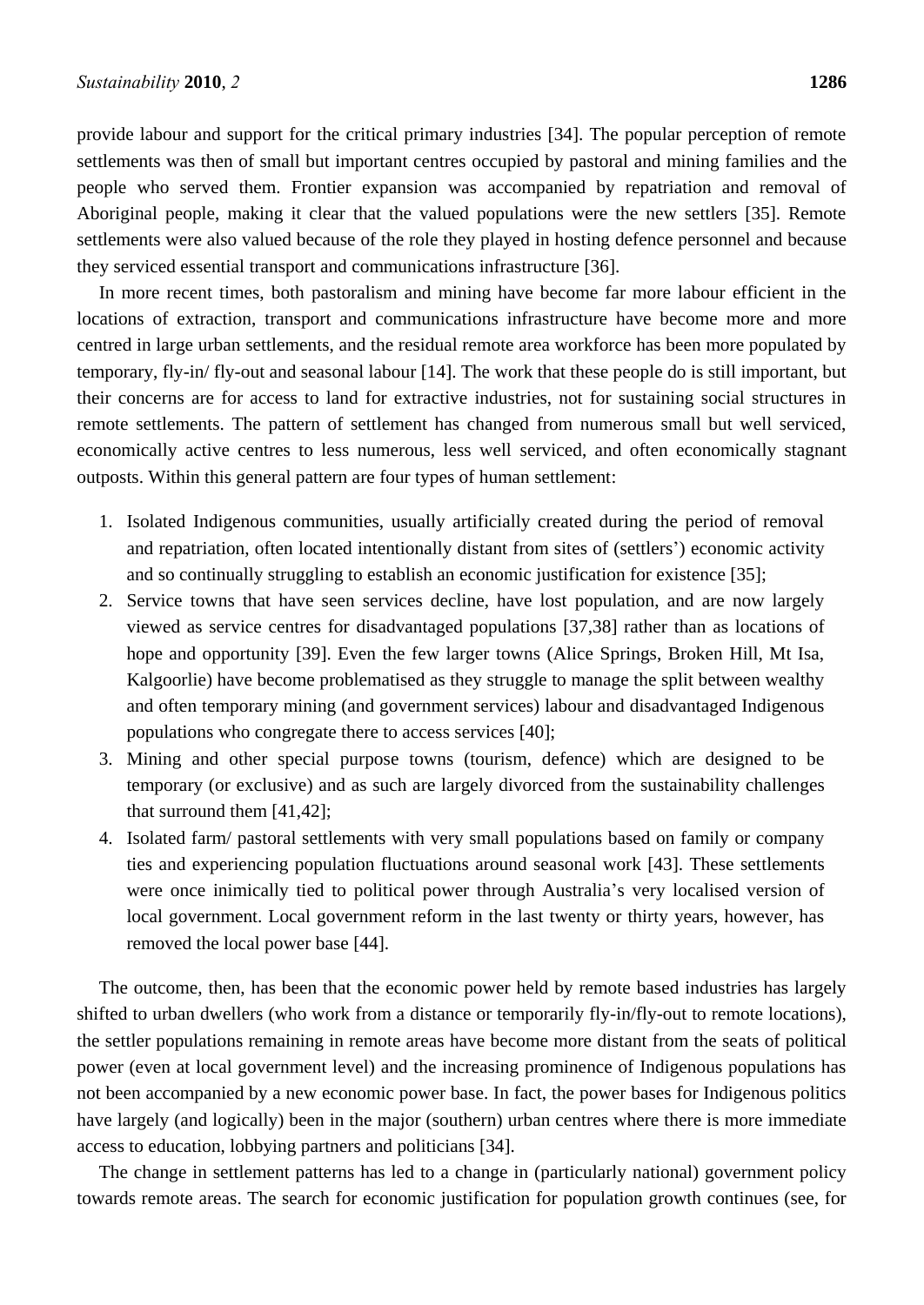example, the activities of the Northern Australia Land and Water Taskforce [45] and the continuing push for defence-force growth [46]). Beyond these economic initiatives, however, is a policy of remediation—a search for strategies to address (primarily Indigenous) disadvantage. The wealth generated by these measures tends to flow to urban based bureaucrats, lobbyists and consultants. The policy approach is one of imposing solutions as witnessed dramatically in the forced occupation of Northern Territory remote Indigenous communities by the Australian Defence Forces in 2007 [40]. The potential for new economies (and then perhaps, new models of remote Indigenous power broking) arising out of remote Indigenous culture and environmental knowledge [47,48] has been mooted, but as yet there has been little evidence that neo-liberal economic approaches sit well with culturgenic [49] imperatives.

Remote Australia (at least from a human geography perspective) has become a problem for the regulatory system (which is based outside). Improved transport and communications technologies have made it easier for externally based people to exploit and police remote areas. The development of these technologies has, in fact, been focused on that process [50]. Even new industries like tourism, promoted as providing great opportunity for local development, have adopted the external focus that applies to mining, pastoralism and service provision [51]. Two case studies of technology change highlight how remote Australia has become more distant from the regulatory system, and how this has affected remote dwellers' capacity to benefit from technological change. In the case of air transport, intensive regulation has made it increasingly difficult to make local adaptations. In the case of telecommunications, de-regulation has had a similar effect.

### **4. The Increasing Regulation of Air Transport**

Civil aviation regulation in Australia has its roots in the 1920s, when the Australian Government passed the Air Navigation Act of 1920 and initiated a tender process to establish aerial mail services over particular routes. The first of these routes included Sydney-Brisbane, but significantly, the remainder were between remote locations such as the farming communities of Charleville-Cloncurry in Queensland and the mining communities of Geraldton-Derby in Western Australia. The imperative was to provide a means of communication between economically important, but isolated settlements, and air transport was seen as the facilitating technology [65]. Promotional material of the time heralded a "new era" of accessibility both to, but importantly, between remote locations. Indeed, Qantas [53], currently Australia's largest international passenger airline, was financed by a pastoralist and first headquartered in Cloncurry, in Queensland's remote north west. Aviation technology was initially readily adopted in remote settlements and adapted to local conditions. Aircraft which could use short, unsealed airstrips (which were expensive to build and maintain) were used, and Qantas' early routes included passenger services between at least 8 remote settlements.

At around the same time as the airmail and passenger services were developing, the Australian Inland Mission Aerial Medical Service (later renamed the Royal Flying Doctor Service) was founded in Cloncurry, Queensland by the Reverend John Flynn. Its primary purpose was to provide an emergency aerial medical service to those in remote locations. By the mid-1930s, RFDS operations covered most of remote Australia and in 1950, then Prime Minister Sir Robert Menzies acknowledged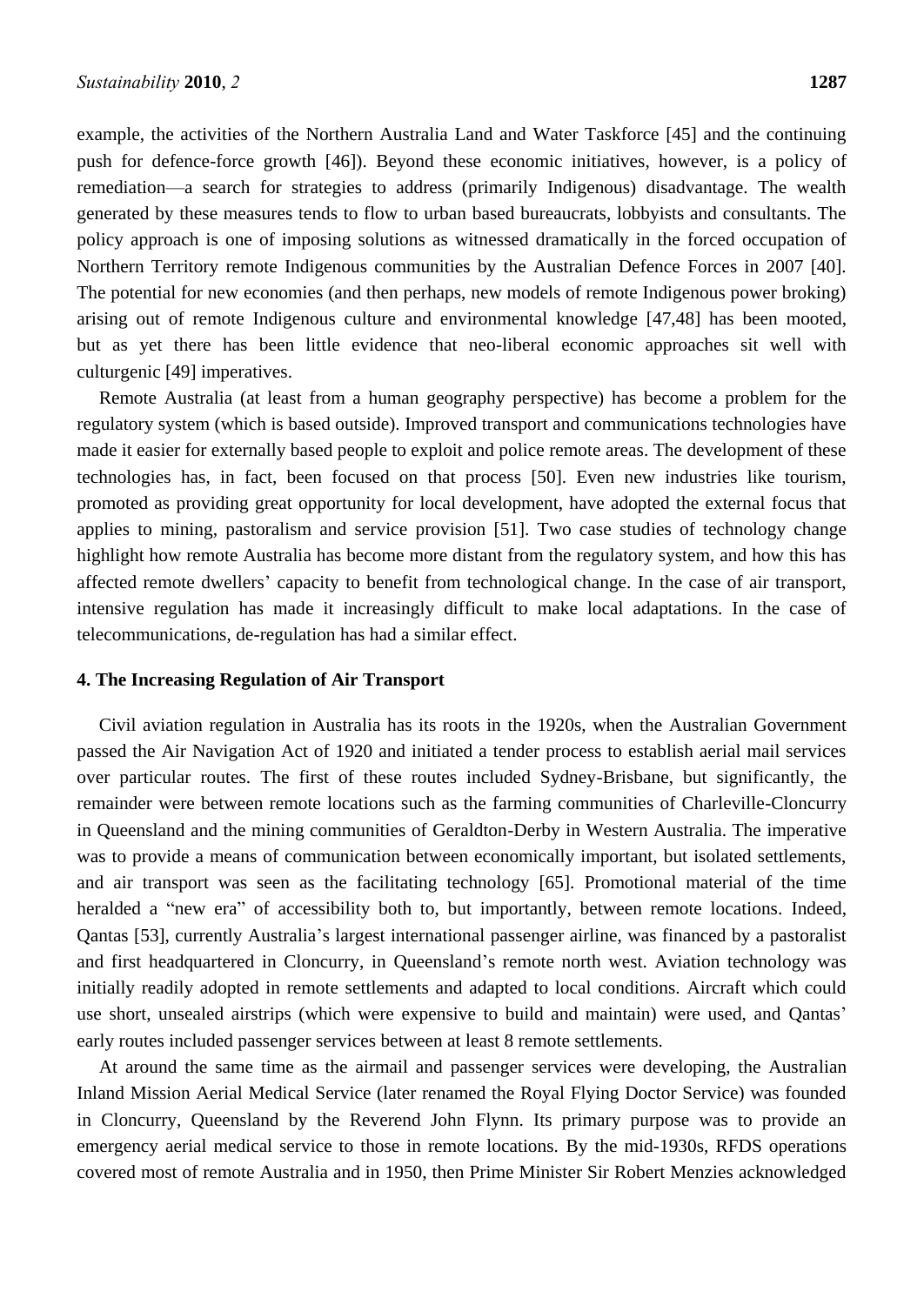the RFDS as "...perhaps the single greatest contribution to the effective settlement of the far distant *country that we have witnessed in our time*" [54].

Remote and regional settlements continue to depend on air services for economic, social and medical access. Traffic is two-way, *i.e.*, regional and remote populations accessing larger service centres and service providers accessing regional and remote centres. Regular passenger transport (RPT) routes both competitive (open market access) and exclusive (restricted or no competition and/or subsidized by governments) [55] are operated by commercial airlines. Charter operators provide services for specific purposes in some remote regions, e.g., firefighting; mail services; aerial photography; pasture mapping; and livestock mustering. Not for profit services such as the RFDS and "Angel Flight" provide routine and emergency aero-medical services to remote settlements. Privately owned and operated aircraft also operate in remote settlements.

Civil aviation in Australia is regulated by the Civil Aviation Safety Authority (CASA), an Australian Government agency which regulates both commercial aviation (CA) and general aviation (GA) under the federal Civil Aviation Act (1988) through Civil Aviation Regulations [56]. These are gradually being replaced by Civil Aviation Safety Regulations [57]. These regulations have had an increasingly significant negative impact for those seeking to exploit aviation technology in remote settlements. Issues relate to licensing, flying operations, aircraft maintenance, airspace controls, airport security, and even airfield design. Over time, critical components of the regulatory system have come to be restricted in location to the larger urban centres. For example, pilots in Australia are required to undergo medical checks by CASA-endorsed doctors at regular intervals. Accredited doctors tend not to be found practising in regional or remote locations, because the sheer lack of volume does not defray the cost of maintaining CASA accreditation. Similarly, even the most minor maintenance to an aircraft e.g., changing a tyre; fitting a new bearing; changing seat belt fittings; replacing a windscreen or minor servicing must be undertaken by a Licensed Aircraft Mechanical Engineer (LAME). Again, there are few of these located outside of the major urban centres.

Increasing (regulated) specialisation has also made it more difficult to effectively exploit air transport technologies in remote Australia. Air Operators Certificates (AOC) specify the activities that can be undertaken by specific aircraft/operators. This specificity has impacted significantly on remote communities as economies of scope are not possible. For example, in the 1980s and into the 1990s, the RFDS would routinely carry non-health professionals on flights into remote communities. These professionals provided much needed services and included vets, IT professionals, health administrative staff, and financial services professionals. The strict AOC conditions mean that these non-health professionals can no longer be carried on the regular, routine, non-emergency health flights to remote communities where RPT services do not operate. This is despite the fact that seats are usually available and the non-health professionals and their organisations would willingly pay to access the service.

Increasingly, then, aerial services become restricted to the small number of RPT airports in remote Australia. These airports are owned and managed primarily by local government authorities or private interests. Those which were previously federally owned were handed over to local government control in the 1980s [58]. RPT airports tend to maintain fuel supplies and provide (limited) access to LAMEs. However, operating to and from RPT airports brings remote flyers into contact with Australia's "one size fits all" airport security regulations. Any airport with RPT status regardless of location, requires a higher level of security than non-RPT airports. Security clearance is mandatory for airside access at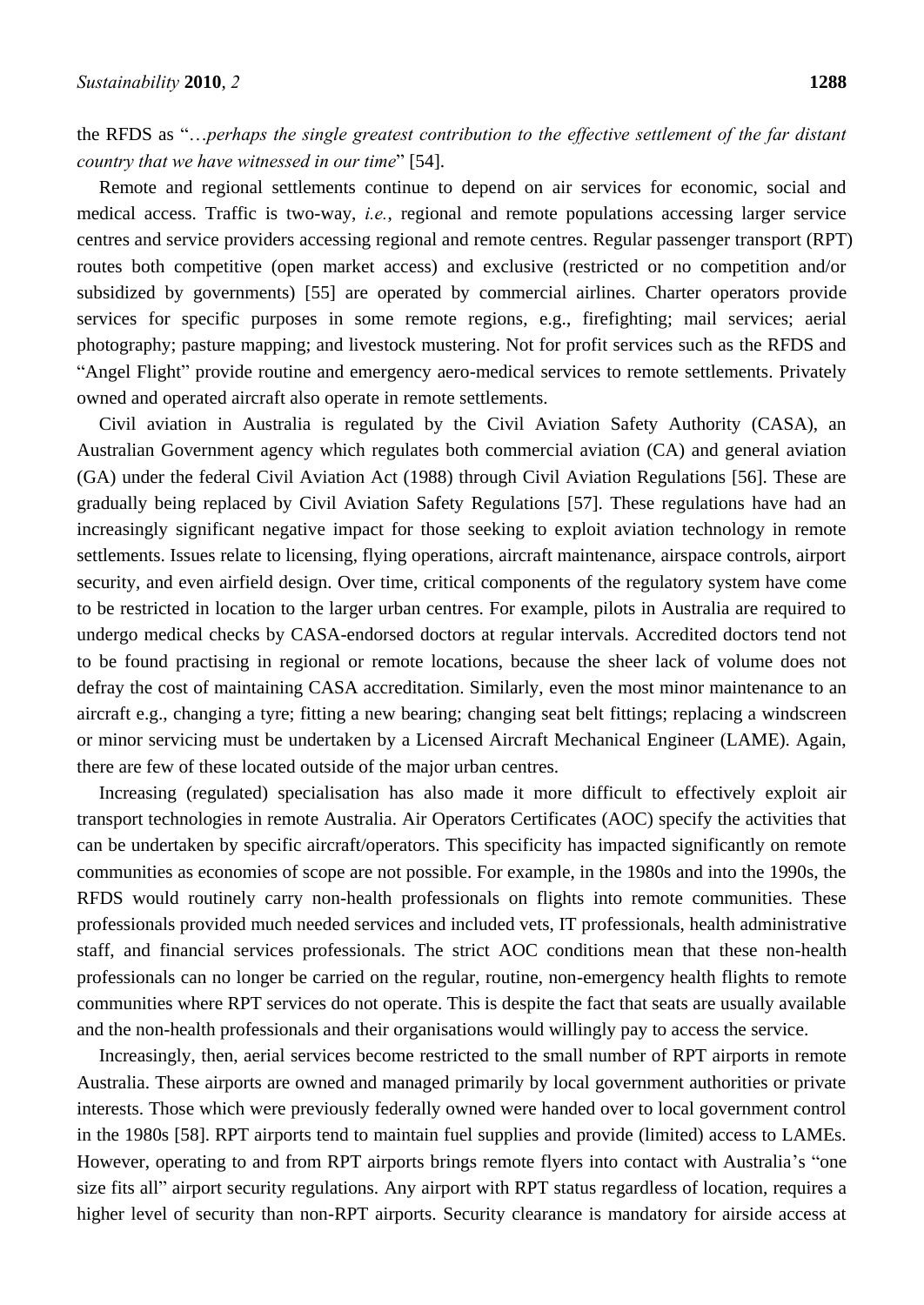RPT airports, regardless of their size or the volume of traffic they handle. Obtaining a security clearance requires extensive background checking and high annual fees. Maintaining higher security levels requires expensive infrastructure like security fencing; coded and sometimes alarmed gates. Additional security measures may include baggage and people screening. The technology itself is not only costly to install and maintain, the cost of staff to operate it is also high.

The costs of securing regional RPT airports have also influenced accessibility in terms of airfield design. Light aircraft of the type most often used in remote settlements are more likely to require a cross-strip to support safe landings that can be undertaken irrespective of wind direction. Fencing such a runway with approved security fencing is expensive, and the costs of both maintaining the cross-strip and fencing the greater area are sometimes prohibitive. The alternative is to cease maintenance of the cross-strip, and accommodate the (usually larger) RPT aircraft only. This also means that the non-required land can then be sold off and/or used for non-aviation, commercial purpose, increasing the short term gain for the airport operators [58]. The flow on effects are manifold—the immediate impact is that the airport can only be used by some aircraft some of the time, thus limiting access to fuel and other services. Aeroclubs and flight schools have suffered from this lack of access [59], and as they shut down, they take with them LAMEs and maintenance facilities, access to out of hours refuelling services, and pilot training services.

#### **5. The De-regulation of Communications Technology**

Alongside the development of Qantas, the Reverend John Flynn established the Royal Flying Doctor Service (RFDS). The RFDS required the maintenance of communication services across the vast inland area that it serviced. Alfred Traeger developed a pedal radio (modified from those used in the trenches of WW1) in 1927 and worked with Flynn to establish it as a viable means of distance communication. The user was able to generate power to operate the unit via the pedals, thus leaving the hands free to operate the radio. The units transmitted Morse code via a keyboard, with the correct Morse signal being sent when the corresponding key was struck—meaning that a knowledge of Morse code was not necessary. The pedal radio enabled the development of an increasingly larger virtual local network in remote Australia. There was little regulation at this time, the only requirements being an identifying callsign and a strong pair of legs to generate the energy to power the radio.

As the service improved and was refined, voice communication was enabled via single side band (SSB) transceivers. The transmission of telegrams and later radio to telephone services were undertaken by the RFDS Base operators, in addition to the medical services the RFDS provided. Radio users were able to be "patched" through to the national telephone network to conduct conversations. These were able to be heard by anyone listening on the appropriate frequency and had the effect of ensuring that those within the network were privy to the everyday happenings of their peers—their health issues, family and business matters. The RFDS operated its telecommunication functions under licence to the Australian Government through the Post Master General (PMG), and later Telecom Australia and then Telstra. Billing for telephone calls was administered by the RFDS. Calls were limited to six minutes and charged in three minute increments. By the technological standards of today, the service was crude, but effectively adapted for local conditions. People were connected, and those in one's "local" network could include people vastly separated by distance. Additional radio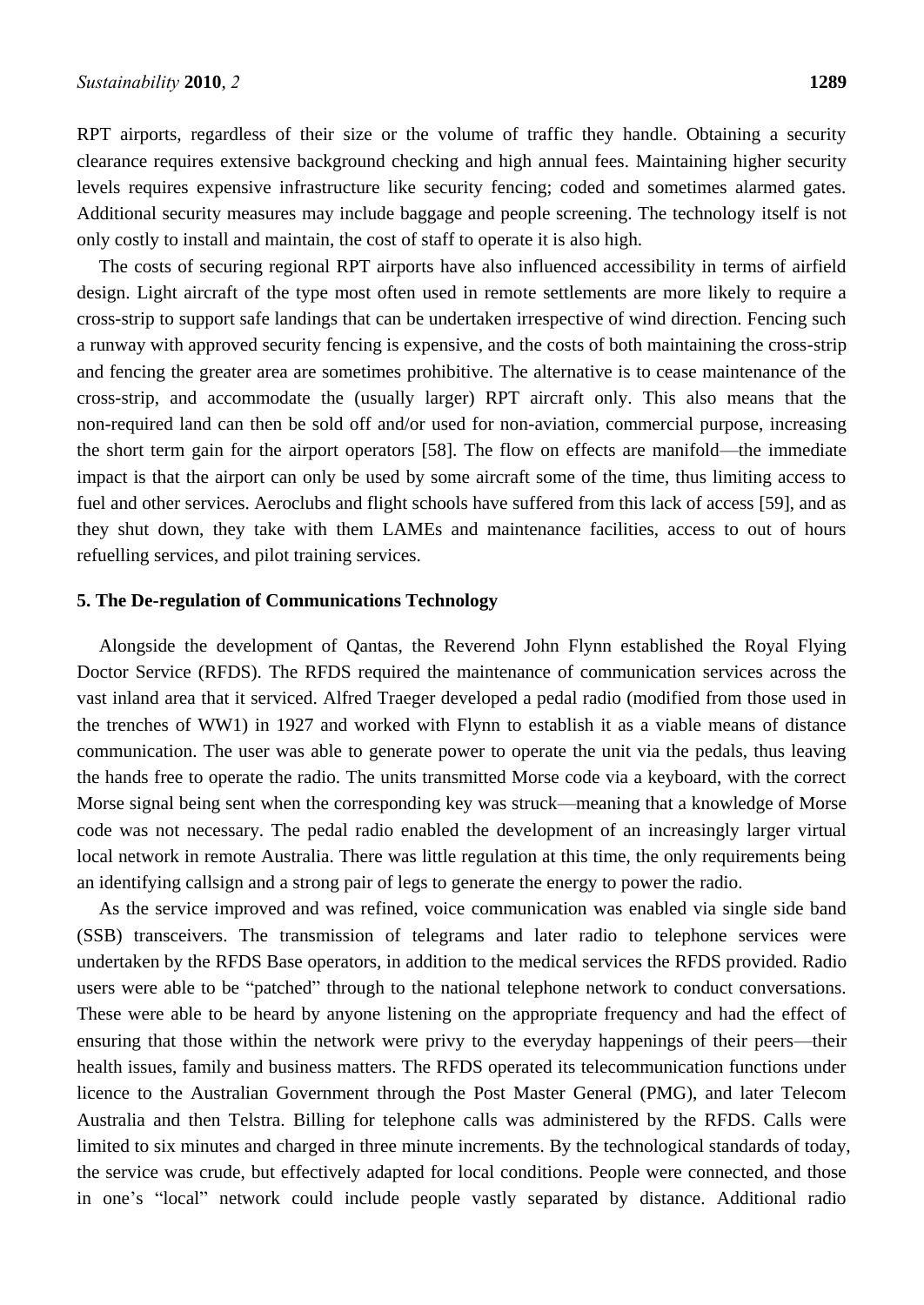frequencies were available on RFDS transceivers for everyday use between radio users and were known as "chatter channels".

RFDS transceivers were also used to conduct "School of the Air" lessons for remote and isolated primary school children for many years. The service was introduced by Miss Adelaide Miethke in 1946 (who was vice president of the RFDS SA Branch at the time). She noticed that children in remote locations were taught to use the RFDS transceivers, and could see the potential for these to be adapted to delivering lessons. The School of the Air (SotA) was established in other states during the 1950s. Up until that time, remote and isolated children either had to attend boarding schools or receive their lessons by mail. These links between telecommunications services and government priority activities (health and education) meant that the Commonwealth Government in particular was active in ensuring technology availability and adaptability. By the 1980s, this meant increasing provision of telephone services in remote areas by the government telecommunications business (Telecom) under government direction.

Until 1988, the provision of telecommunications in Australia was the responsibility of the Australian Government. This came about largely as the result of the requirement to coordinate international telecommunications across the colonies, and, almost by default, domestic service provision was included. There was considerable discussion leading up to federation, that federal power over postal and telecommunications services should in fact be limited to the international context. However, as history shows, this didn't happen (but does go some way to explaining why telecommunications became the province of the Federal Power and railways, for example, did not).

In 1959, a major change occurred, when the Post Office was required to become self funding. The end of Australian Government involvement as a service provider of telecommunications in Australia occurred in 1988. The "Evans Statement" (as it became known) outlined a new framework for telecommunication services, which removed restrictions on the ability of service providers to enter the Australian Telecommunications market. The principal policy objective was stated as being the provision of telephone services throughout Australia on a non-discriminatory, uniform basis at affordable prices.

Recognising that remote areas were unlikely to be priority business for private telecommunications companies, the Australian Government introduced service obligations and regulated these through licensing arrangements. The Evan's Statement declared that "the needs of rural Australia have been given special status in this context…‖ [60]. Service obligation guarantees were intended to mitigate the effect of geography and sparsity for populations who would otherwise be marginalised by market forces. Service obligation guarantees, however, have become increasingly difficult to enforce (because of the complexity of the technologies and corporate structures), and increasingly limited to technologies that are rapidly becoming outdated (fixed line telephone services, for example).

The Internet has become a standard communication mechanism across personal and business communications; mobile telephony has increased in Australia from 3.2 million mobile services in 1996 to over 20 million in 2008; and public broadcasting across AM, FM and digital networks has increased. A recent Review of Regional Telecommunications in Australia [60] notes that the regulatory framework (and particular service obligations) has struggled to keep pace with these technological changes. The consistent outcome has instead been a failure to deliver many of these technologies (or substantially delayed delivery) to remote areas. Current examples include limited coverage of mobile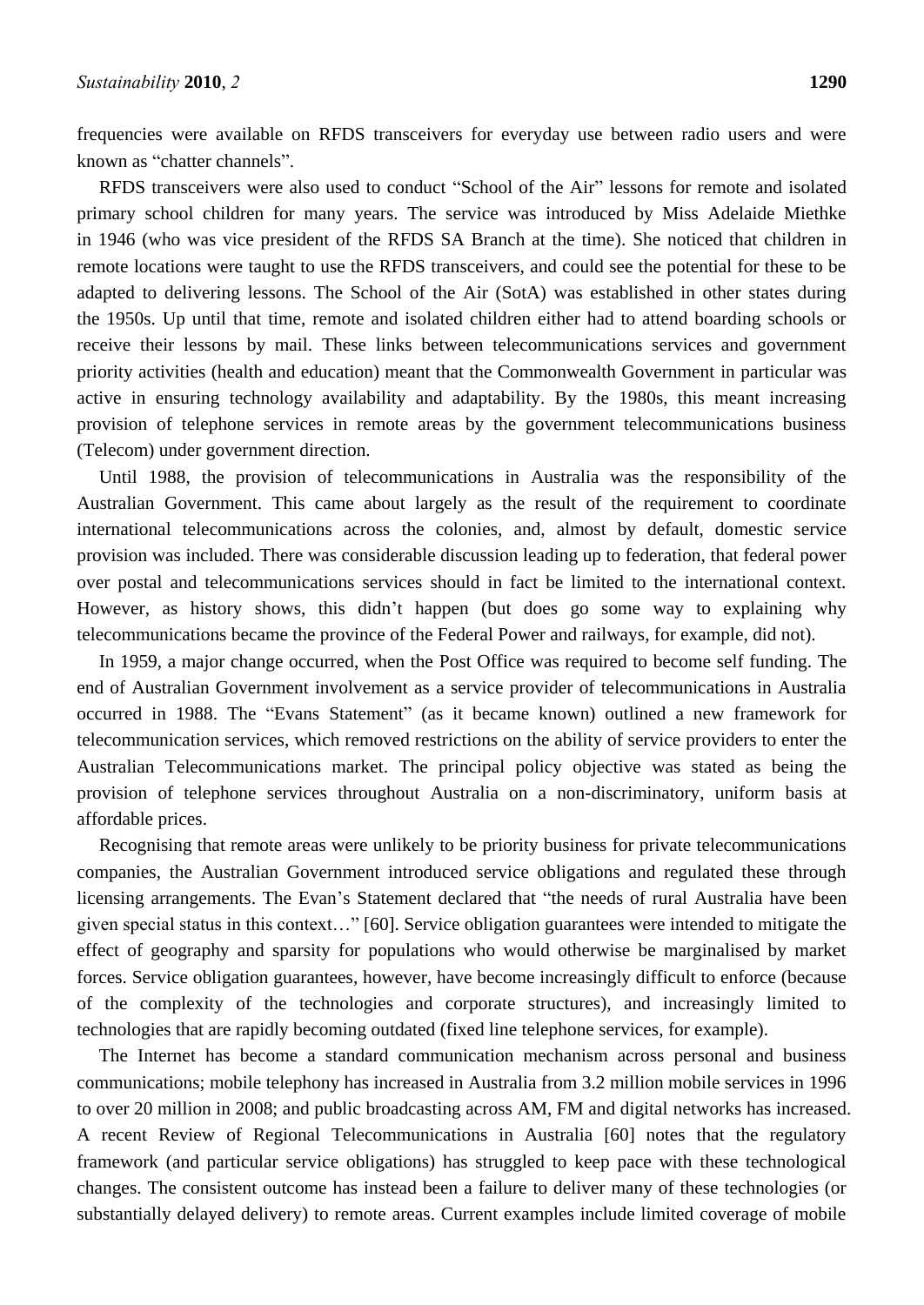phone services and digital radio services beyond any but the larger towns in remote Australia. The impacts on development of small business in remote Australia have been noted [22] with a review of the bush foods industry [61] for example demonstrating how that market remains largely unexploited by local Aboriginal people with poor access to communications technology. Instead, information and resource flows are controlled by a small number of individuals and businesses (usually located outside the region) who are "connected".

The Australian Government has proven loathe to be seen to be imposing further regulation on a de-regulated industry, and so, while rural and remote dwellers have enthusiastically embraced the potential for new technologies to improve their quality of life (replacing RFDS "chatter channels" with online social networking applications, for example), their capacity to access the technology has remained limited.

# **6. Conclusions**

The two cases presented here provide some evidence of how remote locations may become more remote over time as their power to persuade decreases and the gap between the technologies available in urban and remote areas increases. Our focus here has been on the adaptability of the regulatory environment. That environment is poorly adaptive and, importantly, without the power to persuade, remote populations struggle to even raise this as an issue with policy-makers. Over regulation tends to demand resources to facilitate uptake that are simply not available (or very difficult to get) in remote areas. It also means that where efficient economies of scope might be developed and maintained (health service and business travel sharing air transport infrastructure, for example), they become unachievable. De-regulation exacerbates the already disadvantaged economic position of remote areas—their inability to generate economies of scale (by providing sufficient customers to attract a telecommunications provider, for example). Governments continue to tout the value of new technologies for remote dwellers, without, we posit, an understanding that government intervention (or lack of intervention) may be depriving those dwellers of the chance to realise that value. What is required is that remote communities be re-engaged in corporate political activity—not as problematised populations who demand remedial services, but as resourceful and innovative populations who have demonstrated in the past a capacity to lead Australia's technological progress. This may be particularly important in relations between government and Indigenous populations who have failed to thrive despite (and perhaps because of) their position at the centre of government thinking about remote Australia.

The major contribution of this paper has been to focus attention on the regulatory adaptability component of the general model for technology adoption. The other components (user adaptability and technology adaptability) remain critical, and we are not attempting to argue that poor regulatory adaptability is the only, or even the major explanation for the persistence of the rural-urban technology divide. We have presented here just two examples of the impact of poorly adapted regulatory frameworks on remote settlements. Further research, based on more extensive and systemic examination of technology adoption in remote settlements is required. Such investigation that further explores our claims that poorly adapted regulatory systems essentially increase the isolation of remote areas over time, will provide the evidence base that will be required to effect change. There are rich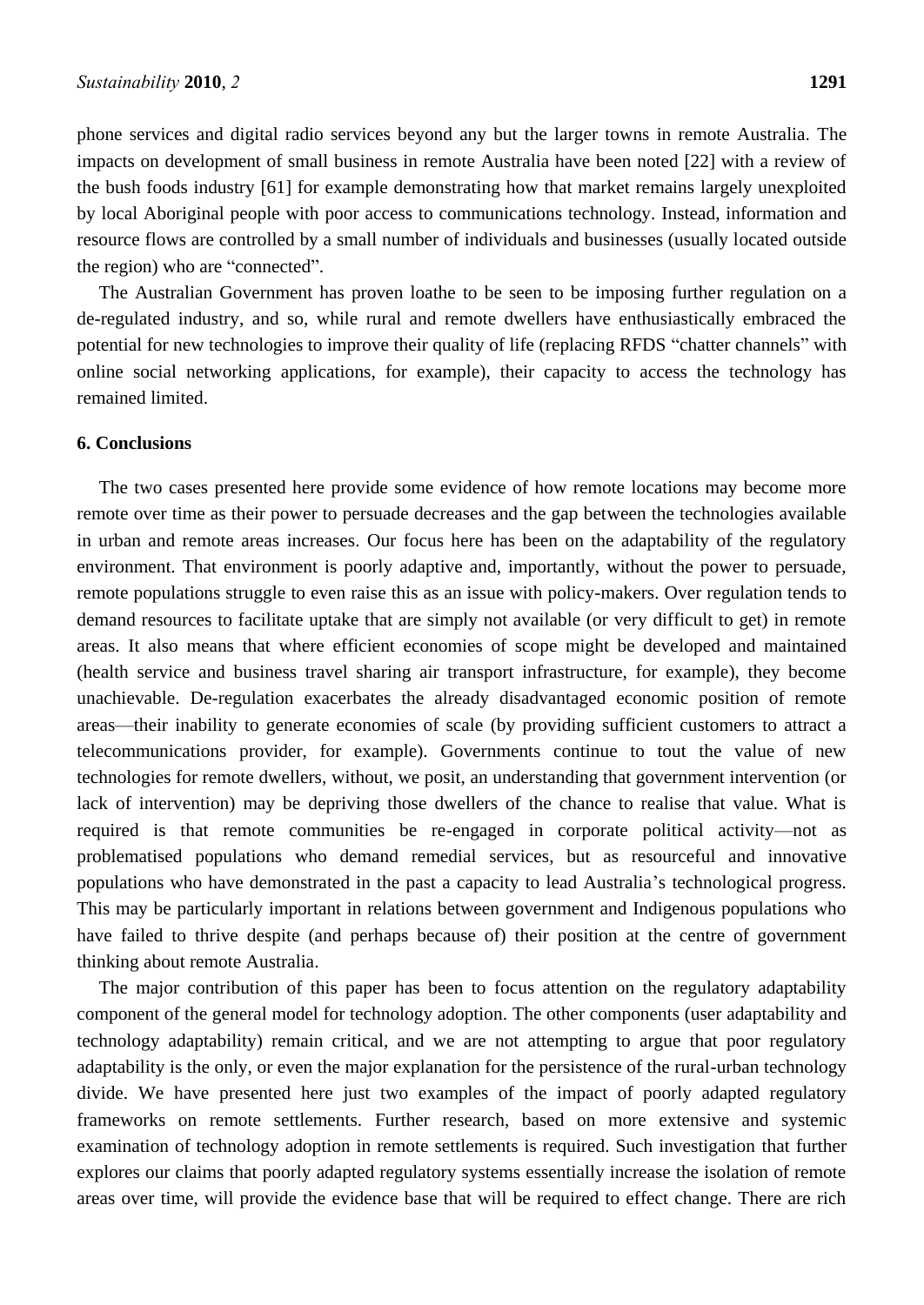data available in the Australian context via submissions from remote dwellers to innumerable public policy reviews, for example. An examination of these, together with a systemic review of processes which are used to engage remote dwellers in policy development and review will achieve two key outcomes:

- Provide new ways of thinking about how policy is conceived and its regulatory frameworks are constructed and enacted that take account of different contexts in which this needs to occur, thus addressing the diversity issue.
- Determine the most effective ways of ensuring that remote voices are properly heard, thus reinstating their "power to persuade".

# **References and Notes**

- 1. Gloersen, E.; Dubios, A.; Roto, J.; Rasmussen, R.; Sterling, J. *Development Perspectives for the NSPA: Opportunities and Challenges*; NORDREGIO: Stockholm, Sweden, 2009; Avaliable online: http://www.nordregio.se. Accessed 15 September, 2009 (accessed on 24 February 2010).
- 2. Stafford Smith, M. The desert syndrome'—causally-linked factors that characterize outback Australia. *Rangeland J.* **2008**, *30*, 3-14.
- 3. Straub, E. Understanding technology adoption: Theory and future directions for informal learning. *Rev. Educ. Res.* **2009**, *79*, 625-649.
- 4. Rola-Rubzen, M.F.; McGregor, M. Impact of the Desert Economy. In *Proceedings of the Desert Knowledge Symposium 2008*, Desert Knowledge CRC, Alice Springs, Australia, 3–7 November 2008; Available online: http://www.desertknowledgecrc.com.au/publications/downloads/ DKCRC\_Impact-of-the-Desert-Economy.pdf (accessed on 3 March 2010).
- 5. Kartiwi, M.; MacGregor, R.C. Electronic commerce adoption barriers in small to medium-sized enterprises (SMEs) in developed and developing countries: A cross-country comparison. *J. Electron. Comm. Organ.* **2007**, *5*, 35-51.
- 6. O'Neil, D. Assessing community informatics: A review of methodological approaches for evaluating community networks and Community Technology Centres. *Internet Res. Electron. Netw. Appl. Policy* **2002**, *12*, 76-102.
- 7. Dyson, L.E.; Hendriks, M.A.N.; Grant, S. *Information Technology and Indigenous People*; Information Science Publishing: Hershey, PA, USA, 2007.
- 8. Chinn, M.D.; Fairlie, R.W. The determinants of the global digital divide: A cross-country analysis of computer and internet penetration. *Oxford Econ. Pap.* **2007**, *59*, 16-44.
- 9. Brett, J. The country, the city and the state in the Australian settlement. *Aust. J. Polit. Sci.* **2007**, *42*, 1-17.
- 10. Gylfason, T. Natural resources education and economic development. *Eur. Econ. Rev.* **2001**, *45*, 847-859.
- 11. Kennedy, J.C. At the crossroads: Newfoundland and Labrador communities in a changing international context. *Can. Rev. Sociol. Anthropo.l* **1997**, *34*, 297-317.
- 12. Farish, M.; Lackenbauer, P.W. High modernism in the Arctic: Planning Frobisher Bay and Inuvik. *J. Hist. Geogr.***2009**, *35*, 517-544.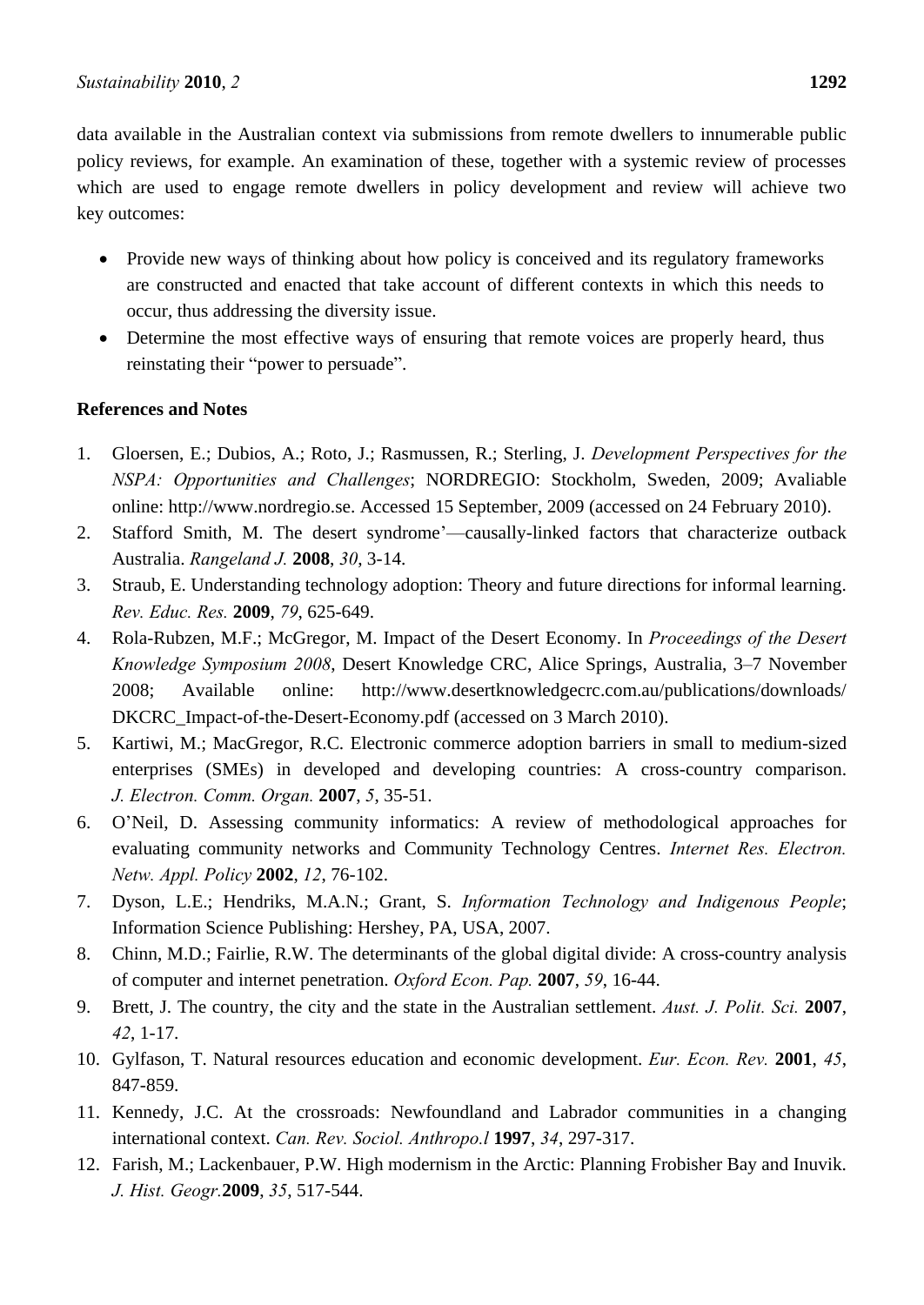- 13. Weeden, R.B. Northern people, northern resources, and the dynamics of carrying capacity. *Arctic*  **1985**, *38*, 116-120.
- 14. Storey, K. Commute Work, Regional Development and Settlement Strategies. In *Proceedings of the Conference on The Role of the State in Population Movements: The Circumpolar North and Other Periphery Regions*, Arctic Centre, Rovaniemi, Finland, 26–28 October 2009.
- 15. Carter, T.; Kaczmarek, E. An exploration of Generation Y's experiences of off-shore fly-in/fly-out employment. *Aust. Community Psychol.* **2009**, *21*, 52-66.
- 16. Weymouth, S.; Davey, C.; Wright, J.I.; Nieuwoldt, L.; Barclay, L.; Belton, S.; Svenson, S.; Bowell, L. What are the effects of distance management on the retention of remote area nurses in Australia? *Rural Remote Health* **2007**, *7*, No. 652; Available online: http://www.rrh.org.au (accessed on 10 March 2010).
- 17. Burke, R.J.; Matthieson, S.B.; Einarsen, S.; Fiskenbaum, L.; Soiland, V. Gender differences in work experiences and satisfactions of Norwegian oil rig workers. *Gend. Manag. Int. J.* **2008**, *23*, 137-147.
- 18. Cunningham, A.B.; Garnett, S.T.; Gorman, J. Policy lessons from practice: Australian bush products for commercial markets. *Geo J.* **2009**, *74*, 429-440.
- 19. Willis, S.; Tranter, B. Beyond the "digital divide": Internet diffusion and inequality in Australia. *J. Sociol.* **2006**, *42*, 43-59.
- 20. Parkinson, C.; Hudson, L.; Hornsby, D.; Madl, R.; Collins, N. Telehealth: A national, sustainable approach. In *Proceedings of the 7th National Rural Health Conference*, Hobart, Austalia, 1–4 March 2003; Available online: http://nrha.ruralhealth.org.au/conferences/docs/7thNRHC/ Papers.htm (accessed on 10 March 2010).
- 21. Gauld, R.; Goldfinch, S.; Horsburgh, S. Do they want it? Do they use it? The "demand-side" of e-government in Australia and New Zealand. *Govt. Inform. Quart.* **2010**, *27*, 177-186.
- 22. Cleary, J.; McGregor, M. J.; Bryceson, K.; James, C. In *Proceedings of the Australian Rangelands Conference: Development of a Value-Driven Bush Foods Industry Chain that Rewards Aboriginal People*, Charters Towers, Austalia, 28 September–2 October 2008; Available online: http://desertknowledgecrc.com.au/publications/downloads/DKCRC\_Development-of-a-Value-Driven-bush-foods-industry-chain-that-rewards-Aboriginal-people.pdf (accessed on 23 April 2010).
- 23. Majchrzak, A.; Rice, R.E.; Malhorta, A.; King, N.; Ba, S. Technology adaptation: The case of a computer-supported inter-organizational virtual team. *MIS Quart.* **2000**, *24*, 569-600.
- 24. Antonelli, C. Diffusion as a process of creative adoption. *J. Technol. Transfer* **2006**, *31*, 211-226.
- 25. Seeman, E.D.; O'Hara, M.T.; Holloway, J.; Forst, A. The impact of government intervention on technology adoption and diffusion: The example of wireless location technology. *Electron. Govert* **2007**, *4*, 1-19.
- 26. Huffman, L.S. Comparative review of foreign direct investment policies for telecom services in the United States, India and Australia: Why back to the multilateral future is the best choice for states, consumers, and suppliers. *Emory Int. Law Rev.* **2008**, *22*, 283-316; Available online: http://www.law.emory.edu/fileadmin/journals/eilr/22/22.1/Huffman.pdf (accessed on 13 March 2010).
- 27. Feil, M. *The Failure of Free Market Economics*; Scribe Publications: Carlton, Australia, 2010.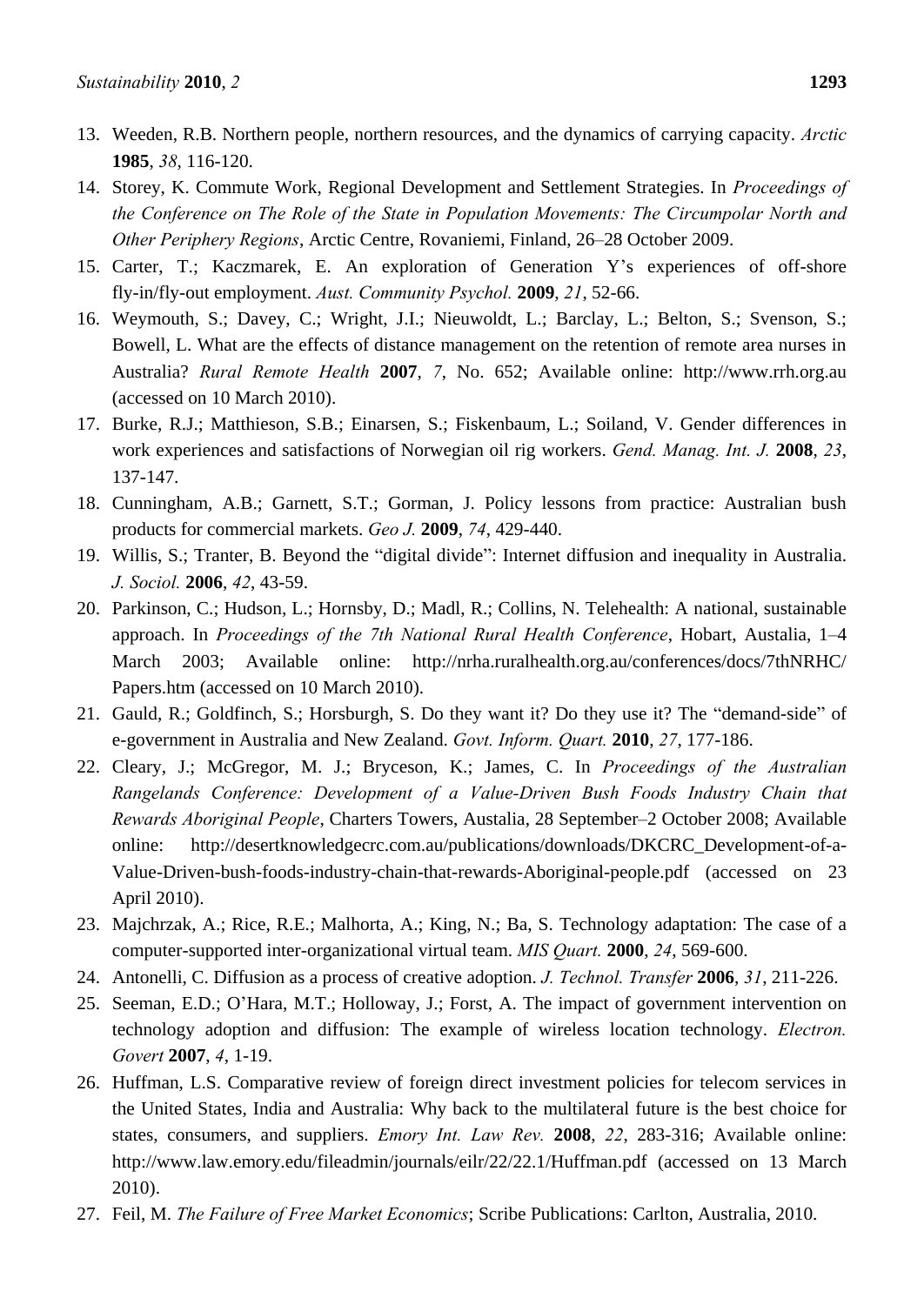- 28. Stenzel, T.; Frenzel, A. Regulating technological change—the strategic reactions of utility companies towards subsidy policies in the German, Spanish and UK electricity markets. *Energ. Policy* **2008**, *36*, 2645-2657.
- 29. Gottweis, H. Participation and the new governance of life. *Biosocieties* **2008**, *3*, 265-285.
- 30. Wildman, P. How futuring bush mechanics seek to transform the World. *Futures* **2007**, *39*, 569-582.
- 31. Atkinson, J.; Black, R.; Curtis, A. Exploring the digital divide in an Australian regional city: A case study of Albury. *Aust. Geogr.* **2008**, *39*, 479-493.
- 32. Cashin, P.; Mcdermott, C.J. ‗Riding on the sheep's back': Examining Australia's dependence on wool exports. *Ec. Rec.* **2002**, *78*, 249-263.
- 33. Hay, J.L. Challenges to liberalism: The case of Australian energy policy. *Resour. Policy* **2009**, *34*, 142-149.
- 34. Instone, L. Northern belongings: Frontiers, fences, and identities in Australia's urban north. *Environ. Plan. A* **2009**, *41*, 827-841.
- 35. Prout, S.; Howitt, R. Frontier imaginings and subversive Indigenous spatialities. *J. Rural Stud.*  **2009**, *25*, 396-403.
- 36. Carson, D. Population policies at the edge: The demographic ambitions of frontiers. In *Demography at the Edge: Remote Human Populations in Developed Nations*; Carson, D., Rasmussen, R., Ensign, P., Huskey, L., Taylor, A., Eds.; Ashgate Publishing: Farnham, UK, 2010 (in press).
- 37. Holmes, J. Diversity and change in Australia's rangelands: A post-productivist transition with a difference? *Trans. Inst. Brit. Geogr.* **2002**, *27*, 362-384.
- 38. Halseth, G.; Ryser, L.; Sullivan, L. Service provision as part of resource town transition planning: A case from northern British Columbia. In *Opportunities and Actions in the New Rural Economy*; Bruce, D., Lister, G., Eds.; Rural and Small Town Programme, Mount Allison University: Sackville, NB, Canada, 2003; pp. 29-56.
- 39. Kellerman, A. Transitions in the Meanings of Frontiers: From Settlement Advance to Regional Development. *J. Geogr.* **1997**, *96*, 230-244.
- 40. Taylor, A.; Carson, D. Indigenous mobility and the Northern Territory Emergency Response. *People Place* **2009**, *17*, 29-38.
- 41. Taylor, A.; Larson, S.; Stoeckl, N.; Carson, D. The haves and have nots in Australia's Tropical North—New perspectives on a persisting problem. *Geogr. Res.* 2010, (in press).
- 42. Lockie, S.; Franettovich, M.; Petkova-Timmer, V.; Rolfe, J.; Ivanova, G. Coal mining and the resource community cycle: A longitudinal assessment of the social impacts of the Coppabella coal mine. *Environ. Impact Assess. Rev.* **2009**, *29*, 330-339.
- 43. Newman, P.; Marinova, D.; Armstrong, R.; Raven, M.; Marley, J.; McGrath, N.; Spring, F. *Desert Settlement Typology: Preliminary Literature*; Deserk Knowledge Cooperative Research Centre: Alice Springs, Australia, 2008.
- 44. Dollery, B.; Crase, L.; O'Keefe, S. Improving efficiency in Australian local government: Structural reform as a catalyst for effective reform. *Geogr. Res.* **2009**, *47*, 269-279.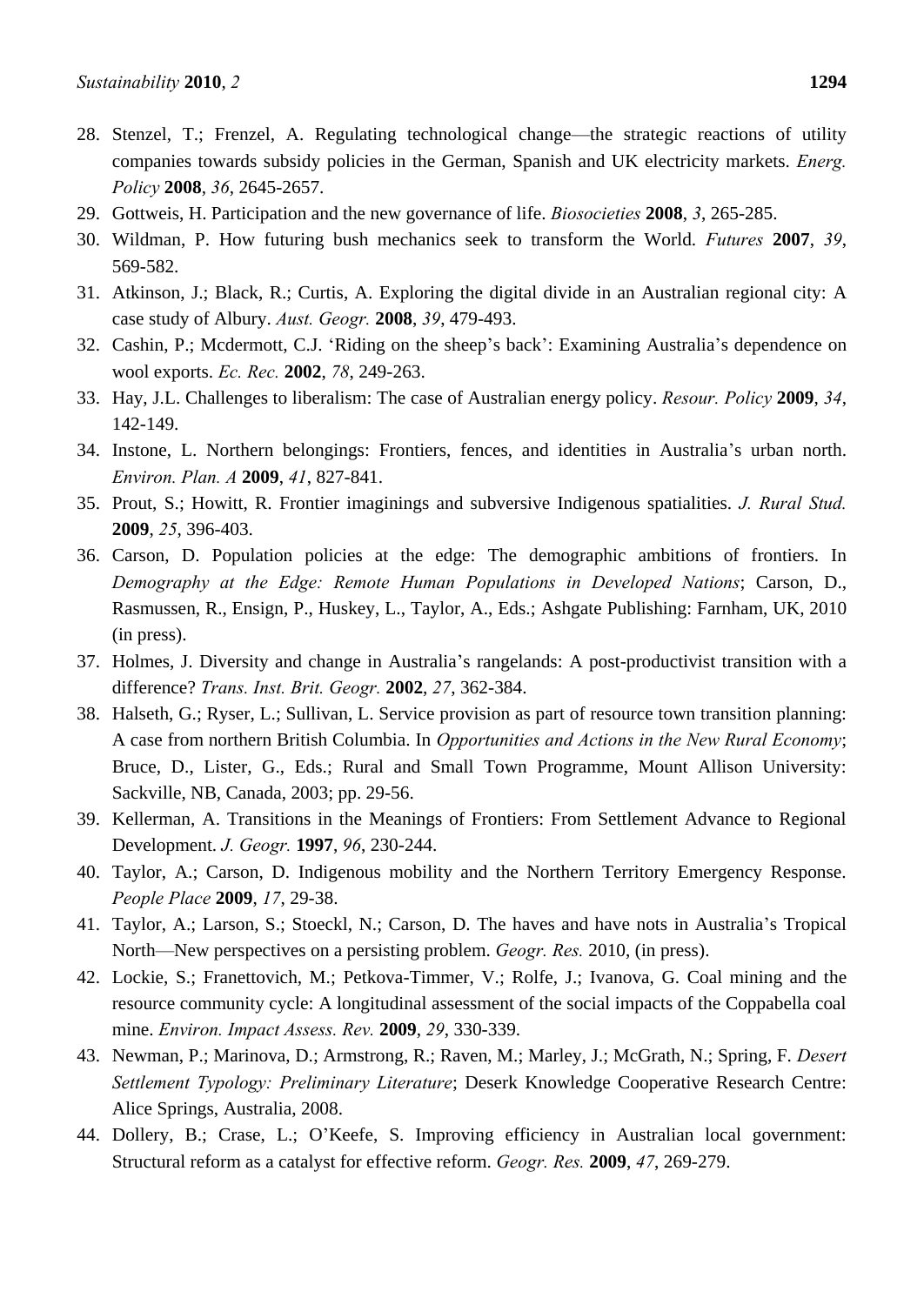- 45. Northern Australia Land and Water Taskforce. *Sustainable Development of Northern Australia: A Report to Government from the Northern Australia Land and Water Taskforce*; Department of Infrastructure, Transport, Regional Development and Local Government: Canberra, Australia, 2009.
- 46. Grey, J. *A Military History of Australia*; Cambridge University Press: Cambridge, UK, 2008.
- 47. Garnett, S.T.; Sithole, B.; Whitehead, P.; Burgess, P.; Johnstone, F.; Lea, T. Healthy Country, Healthy People: Policy Implications of Links between Indigenous Human Health and Environmental Condition in Tropical Australia. *Aust. J. Public Adm.* **2009**, *68*, 53-66.
- 48. Gorman, J.; Pearson, D.; Whitehead, P. Assisting Australian Indigenous resource management and sustainable utilization of species through the use of GIS and environmental modelling techniques. *J. Environ. Manag.* **2008**, *86*, 104-113.
- 49. Richards, G. An essay on Canada's population with remarks on Roderic Beaujot's observations. *Can. Stud. Popul.* **1986**, *13*, 193-198.
- 50. Bone, R. *The Geography of the Canadian North: Issues and Challenges*, 2nd ed.; Oxford University Press: Oxford, UK, 2003.
- 51. Schmallegger, D.; Carson, D. Is tourism just another staple? A new perspective on tourism in remote regions. *Curr. Issue. Tourism* **2010**, *13*, 201-221.
- 52. Parnell, N.M.; Broughton, T. *Flypast: A Record of Aviation in Australia*; Australian Government Publishing Service: Canberra, Australia, 1988.
- 53. Qantas was known as Queensland and Northern Territory Aerial Service (QANTAS) until 1947.
- 54. *Royal Flying Doctor Service* Homepage. Avaliable online: http://www.flyingdoctor. org.au/About-Us/Our-History/ (accessed on 28 February 2010).
- 55. Centre for Asia Pacific Aviation. *Review and Assessment of the Effectiveness of Air Services in Western Australia*; Western Australia Department for Planning and Infrastructure: Perth, Australia, 2002.
- 56. *Commonwealth of Australia Law*, *Civil Aviation Regulations 1988 F2009C00991*; Available online: http://www.comlaw.gov.au/comlaw/management.nsf/lookupindexpagesbyid/IP200400553? OpenDocument (accessed on 3 March 2010).
- 57. *Commonwealth of Australia Law*, *Civil Aviation Safety Regulations 1998 F2009C00994*; Available online: http://www.comlaw.gov.au/comlaw/management.nsf/lookupindexpagesbyid/ IP200400891?OpenDocument (accessed on 3 March 2010)
- 58. Baker, D.C.; Freestone, R. Reconciling Public and Private Interests in the Planning of Development of Airports: The Australian Experience 1995–2008. In *Proceedings of the 13th International Planning History Society Conference*, Chicago, IL, USA, 10–13 July 2008.
- 59. Aircraft Owners and Pilots Association of Australia. *National Aviation Policy Statement Response to Issues Paper*; Avaliable online: http://www.myaip.com/pricingproposal/docs/submissions/ aopa.pdf (accessed on 28 February 2010).
- 60. Regional Telecommunications Independent Review Committee. *Framework for the Future*; Commonwealth of Australia: Canberra, Australia, 2008.